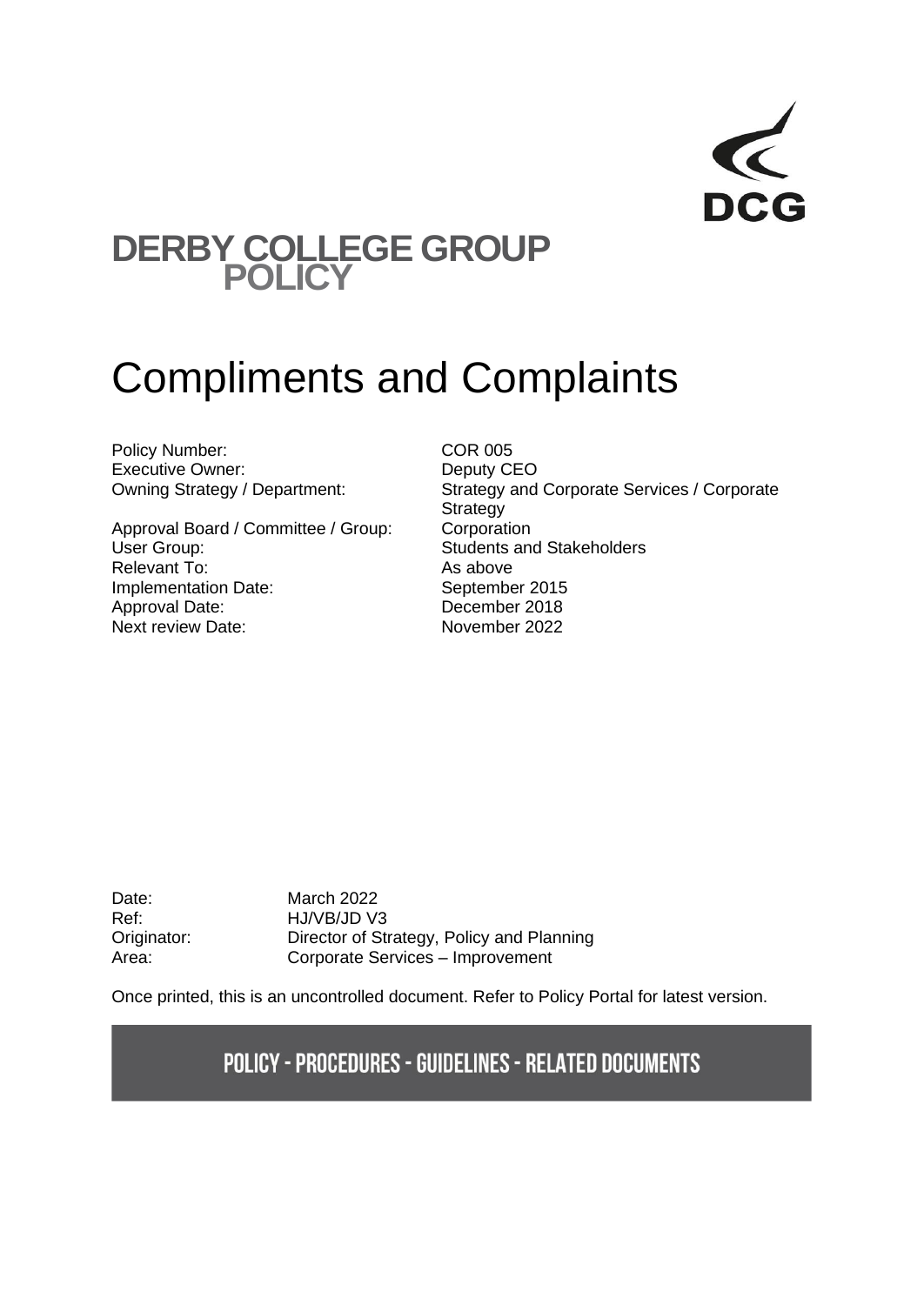## **Policy Accountability and Implementation**

Policy Title: Compliments and Complaints Policy Policy Author / Reviewers: Director of Teaching, Learning and Improvement / Improvement Team Administrator Policy Implementation: **Executive, Leadership and Management team, any persons responsible for designated as investigating officer** Policy Monitoring and Compliance: Director of Teaching, Learning and Improvement / Improvement Team Administrator Policy Review Timeline: Three-year review cycle

Synopsis:

This policy details the organisational approach to the receipt and management of any formal complaints received and applies to all students and stakeholders across all aspects of College life. The policy actively encourages stakeholders to proactively raise any areas of concern or dissatisfaction in order that remedial action may be taken, wherever possible, to resolve matters swiftly. In addition, the policy sets out mechanisms for stakeholders to afford positive or complimentary feedback. The policy also provides guidelines and procedures relating to legislative and authoritative requirements.

## **Policy Classification and Publication**

#### **Classification**

• Essential Authority (EA)

#### **Publication**

- Intranet Policy portal
- Student VLE (Moodle)
- Website

#### **Empowering/related legislative and/or authoritative references:**

ESFA procedure for complaints against providers CMA guidance on fairness of student contracts [https://www.gov.uk/government/uploads/system/uploads/attachment\\_data/file/428549/HE\\_providers\\_-](https://www.gov.uk/government/uploads/system/uploads/attachment_data/file/428549/HE_providers_-_advice_on_consumer_protection_law.pdf) [\\_advice\\_on\\_consumer\\_protection\\_law.pdf](https://www.gov.uk/government/uploads/system/uploads/attachment_data/file/428549/HE_providers_-_advice_on_consumer_protection_law.pdf) Office of the Independent Adjudicator (for Higher Education only) [http://oiahe.org.uk/making-a-](http://oiahe.org.uk/making-a-complaint-to-the-oia/guidance-for-students.aspx)

[complaint-to-the-oia/guidance-for-students.aspx](http://oiahe.org.uk/making-a-complaint-to-the-oia/guidance-for-students.aspx)

#### **Impact Assessment reference: NA**

## **Periodic Policy Review / Change History**

*Note: Please make it clear if change/review relates to procedures, guidelines and associated documents only or it is a rational for a new or substantive policy review*

| Version       | <b>Reviewed</b> /<br><b>Modified by:</b>    | <b>Change History</b>                                                                                                                                                                                                                                                               | <b>Advisory</b><br>committee /<br>groups or<br>specialists | <b>Review /</b><br><b>Meeting</b><br>Date/s |
|---------------|---------------------------------------------|-------------------------------------------------------------------------------------------------------------------------------------------------------------------------------------------------------------------------------------------------------------------------------------|------------------------------------------------------------|---------------------------------------------|
|               | Helen Jefferson                             | Review with minor changes                                                                                                                                                                                                                                                           | Anita Straffon                                             | 28.09.15                                    |
|               | <b>Sharon Colegate</b>                      | Addition of HE related information                                                                                                                                                                                                                                                  | Helen Jefferson                                            | 12.04.16                                    |
|               | Helen Jefferson                             | Minor changes-job title updates                                                                                                                                                                                                                                                     | Anita Straffon                                             | 07.10.16                                    |
|               | <b>Tracey Burgin</b>                        | Changes of executive ownership, responsibilities, job title,                                                                                                                                                                                                                        | <b>Heather Simcox</b>                                      | 03.07.17                                    |
| $\mathcal{P}$ | Director of Strategy,<br>Policy & Planning  | Full policy review, addition of compliments process, revised<br>procedures, process and flowchart documents, policy name<br>change to reflect compliments and complaints.                                                                                                           | Data Protection<br>Officer (MF)                            | 27.09.18                                    |
| 2.1           | Director of Strategy,<br>Policy & Planning  | Section 4: Scope and Limitations –addition of referral to DSL if a<br>complaint raises concerns or allegations about the actions or<br>inactions of a Derby College Group employee or others which<br>may put a vulnerable person at risk in line with Employee Code<br>of Conduct. | <b>Executive Director</b><br>of HR/DSL                     | January<br>2022                             |
| 3             | Director of Strategy<br>Policy and Planning | Policy transfer of ownership to Director of Teaching, Learning<br>and Improvement/Improvement Team. Change of policy lead<br>author/reviewers.                                                                                                                                      | N/A                                                        | March 2022                                  |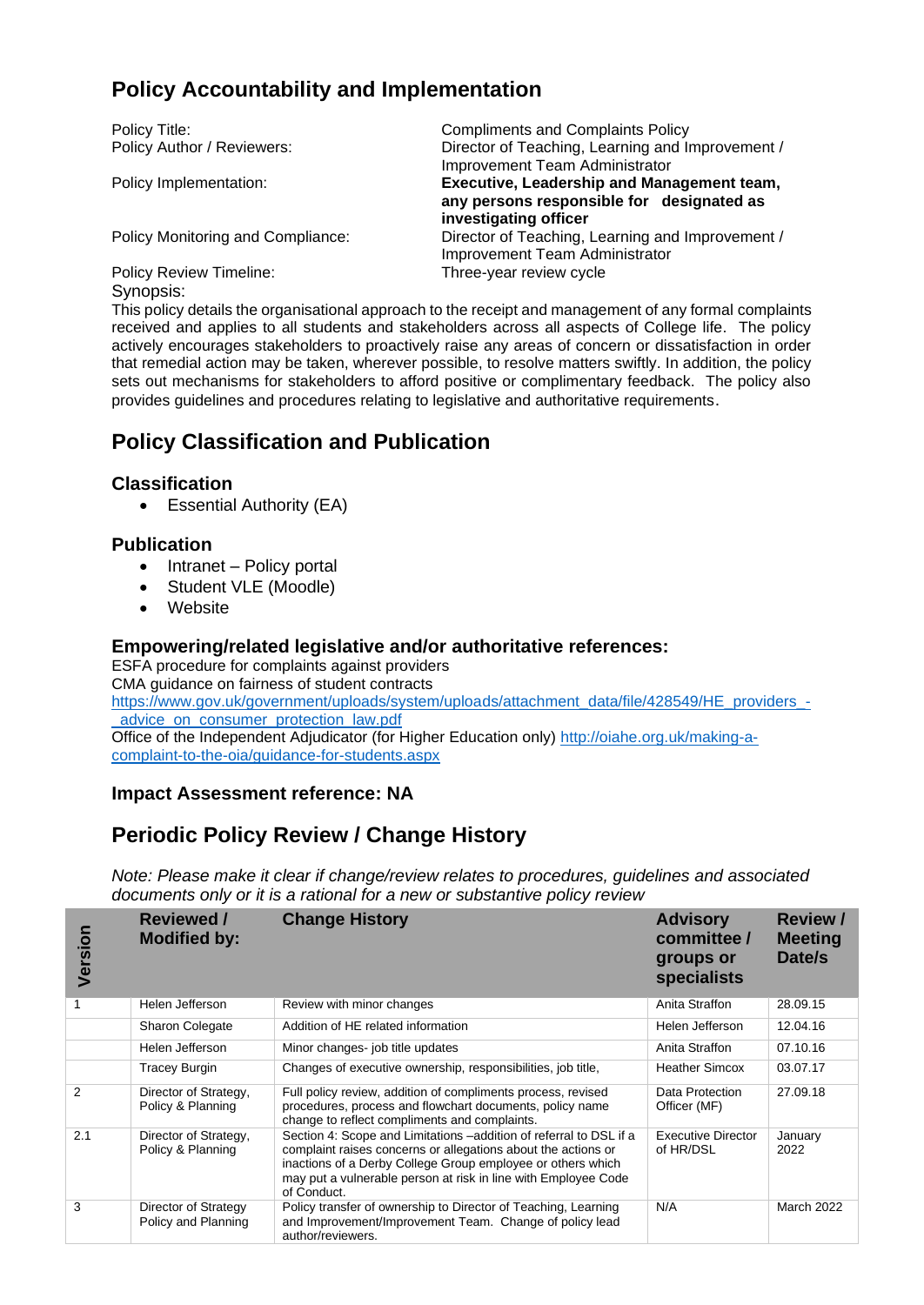## **1. POLICY STATEMENT**

The Derby College Group (DCG) is committed to delivering an excellent experience to all its students and customers and is dedicated to providing the best possible education, training and support services to the communities it serves.

Our student and customers' views are important to us and help us to ensure that the services we provide are of the highest quality and consistently meet the needs of all our stakeholders. We want to make our services as efficient and effective as possible. To do this we need to know whether we are getting it right and how we can improve our services to our students and customers.

Our aim is to take account of all opinion, both positive and complimentary feedback, as well as taking seriously any areas of concern or dissatisfaction, which may result in a formal complaint. The College will listen carefully to all feedback and respond promptly to any complaints. We encourage any stakeholder to contact us if they are not satisfied with a service, to tell us why not and what we can do to improve things.

We also welcome any positive comment or complimentary feedback, particularly relating to our team members or the services we provide, and so if we are doing things really well, we'd like to hear about that too.

This policy aims to ensure that due consideration is given to:

- all feedback received about any aspect of the College's performance around its core purpose of providing education and training or related Derby College Group professional support or commercial services
- that students, customers and stakeholders are aware of how to make a complaint
- that the policy, procedures and quidelines clearly set out the arrangements which the College has for the investigation and resolution of complaints
- that a constructive approach is applied and maintained and that, wherever possible, there is a positive resolution to any complaint
- that mechanisms are in place to enable stakeholders to afford positive feedback and/or compliments, which when received are disseminated appropriately.

## **2. DEFINITIONS**

The College defines compliments, comments, feedback and complaints in the following way:

- A **compliment** is defined as a polite expression of praise or admiration. This could be communicated orally or in a written form, such as a formal letter, email or thank you card.
- A **comment** is defined as a verbal or written remark expressing an opinion or reaction.
- **Feedback** would generally be information about reactions to a product, service or a person's performance of a task, which is used as a basis for improvement, development (constructive feedback) or praise (positive feedback), which would not necessarily require a formal response.
- A **complaint** is defined as an oral or written expression of dissatisfaction about an aspect of a service or facility which requires a response (either informal or formal).

A **complainant** may be a student or stakeholder that indicates dissatisfaction with the current level of service.

**Students and stakeholders** are defined as; local and national partner agencies, parents, guardians and carers of College students, employers, members of the public who may access,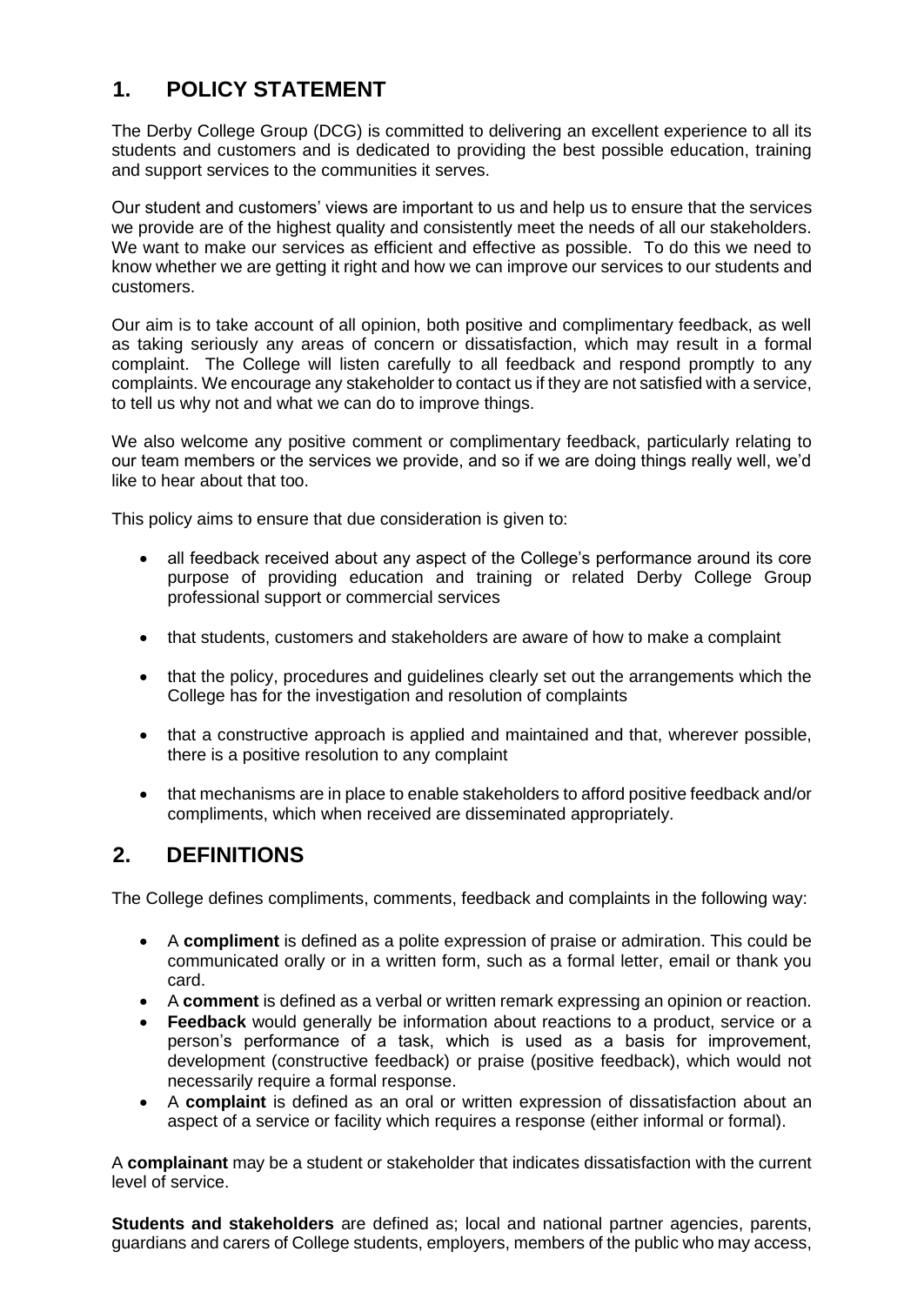receive or benefit from the services available across the Derby College Group, all part time and full-time students enrolled on a programme or course at a Derby College Group College/campus or delivery site.

## **3. PRINCIPLES**

#### **The general principles of this policy in relation to complaints are:**

- 3.1 The procedure aims to be simple, clear and fair to all parties involved.
- 3.2 Complaints will be handled sensitively. Any person named in a complaint will be informed of the substance of the complaint and will have the right to reply as part of the investigation. Information contained within the complaint will be made available only to those involved in its resolution.
- 3.3 Except in exceptional circumstances, every attempt will be made to ensure that both the complainant and the College observe the confidential nature of issues. However, the circumstances giving rise to the complaint may be such that it might not be possible to maintain confidentiality and each complaint will be judged on its own merit. Should this be the case, the situation will be explained to the complainant and/or their representative.
- 3.4 Similarly, depending on the circumstances, where a complaint leads to disciplinary action against College staff, the College may need to keep some aspects of the disciplinary action and/or outcome confidential.
- 3.5 Decisions taken as the result of an investigation will be balanced and reasonable.
- 3.6 In the case of students raising a complaint who is aged below 18 the College may be obliged to inform their parent/guardian.
- 3.7 Where the same complaint is raised by a number of individuals at a similar time, this will be treated a single complaint. If a group of students submit a complaint it may be appropriate to appoint one student to act as a representative and liaise with the College.
- 3.8 No student or stakeholder bringing a complaint under this policy, whether successfully or otherwise will be treated less favourably than if the complaint had not been brought. If evidence to the contrary is found in this regard the member of staff may be subject to disciplinary proceedings under College policy.
- 3.9 All Derby College Group staff have the right not to be subjected to aggressive, offensive or abusive actions, language or behaviour, regardless of the circumstances. In these circumstances, the College will take any necessary action required to address such unacceptable behaviour, for example; terminate an abusive telephone call, decline to communicate via telephone, require that contact is made with a specific staff member only.

#### **Malicious Complaints**

The College may consider invoking further action in those cases where complaints are found to be malicious. A malicious complaint is defined as a complaint which is patently unsustainable, having been put forward so as to abuse the process of the complaints procedure or, for example, to attempt to defame the name or character of another person.

#### **Anonymous Complaints**

Complaints require investigation to enable resolution; where a complaint is made anonymously, it will not be possible to undertake such an investigation. For practical reasons, therefore, normally no action will be taken in the event of complaints made anonymously.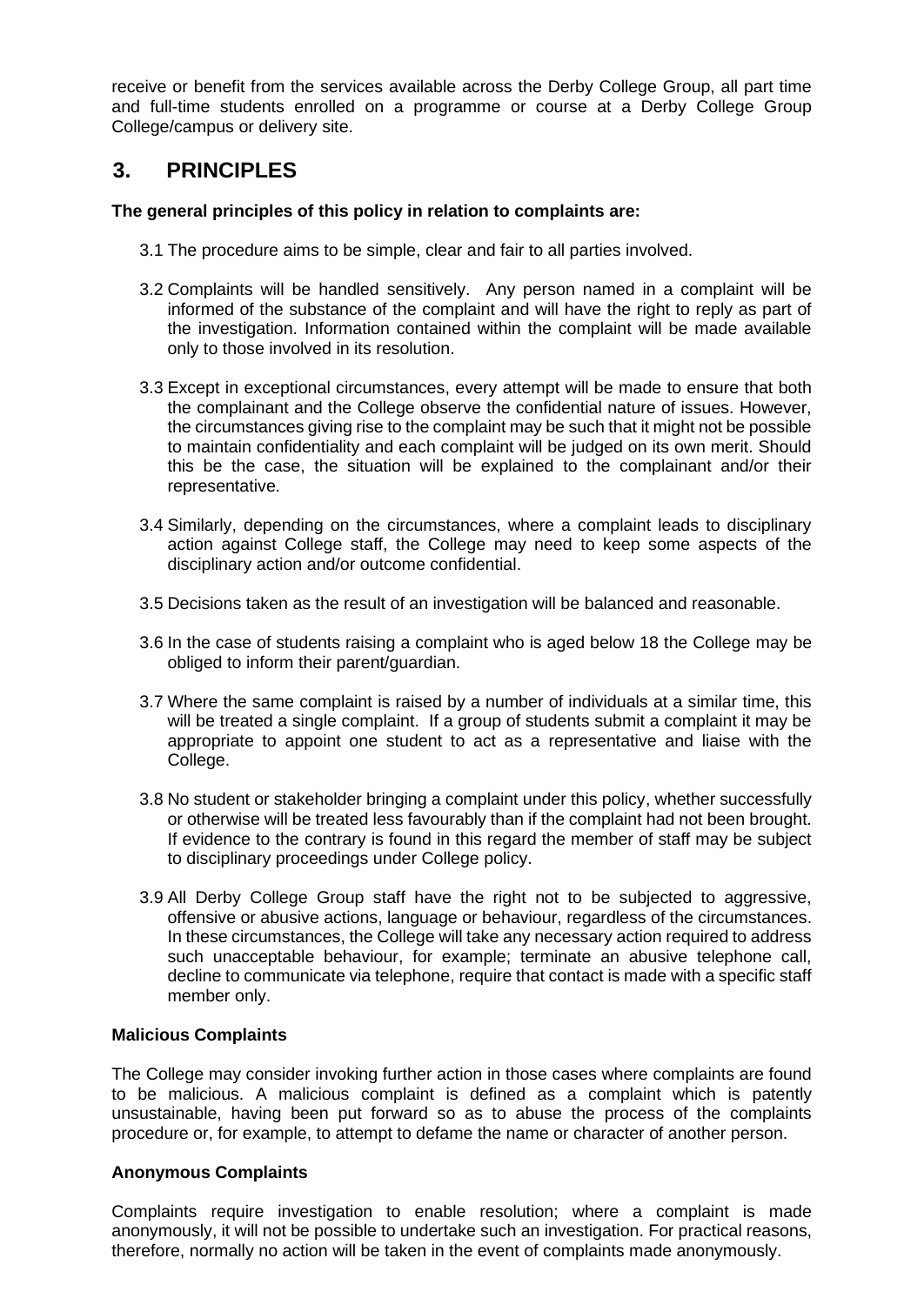## **4. SCOPE AND LIMITATIONS**

This policy applies to all students and stakeholders and all aspects of College life.

It is generally expected that students will assume responsibility for communicating any problems or concerns directly with the College. However, we recognised that on occasion, or in certain circumstances, complainants may prefer matters be raised on their behalf by a parent/guardian or other third party.

Where a complaint is received in these circumstances, on behalf of a student or individual to whom a complaint relates, the College will only accept the complaint with the express written consent of the student/individual and only on receipt of such consent: Student Declaration of Consent Form.

Exceptional circumstances may only be made in the vital interest of the student/individual, such as where there is serious concern, safeguarding or potential welfare impact and must be approved by a Senior Manager.

If a complaint raises concerns or allegations about the actions or inactions of a Derby College Group employee which may put a vulnerable person at risk it should be reported directly to the Designated Safeguarding Lead.

For information on rights and responsibilities with the Data Protection Act please refer to the Derby College Group Data Protection Policy.

#### **Reviewing an Assessment Decision**

The complaints procedure should not be used to request a review of an assessment decision made by an Assessment Board or Panel. Students who feel they have suitable grounds should use the appeals procedures of the relevant awarding body.

#### **Derby College Employees**

This policy is not intended to be used by members of staff. Staff should use the College Grievance Policy and Procedures for employees. Further details and advice can be obtained from Human Resources.

If an employee has any concerns or allegations about the actions or inactions of colleagues or others which may put a vulnerable person at risk it is their duty to report it directly to the Designated Safeguarding Lead – DSL (or if the DSL is the subject of the concerns/allegations then report it to the CEO; or if the CEO is the subject of the concerns/allegations then report it to the Chair of the Board of Governors). Employees should refer to the Employee Code of Conduct. Further details and advice can be obtained from the DSL and/or Human Resources.

#### **Former Students**

Complaints from former students will be considered provided they are associated with issues directly relating to the services received as a student of the Derby College Group and provided that the complaint is initiated within three months of the completion of study. Outside of this timescale, it is at the discretion of the College following consideration of the circumstances of the complaint.

Complaints from contractors will be dealt with as appropriate under the relevant contract terms.

#### **Making a Suggestion**

Often people feel more comfortable about suggesting improvements rather than complaining formally. The College has established a number of ways of ensuring that student and employers have the opportunity to provide feedback. Should any stakeholder wish to make a suggestion to support continuous improvement of the services we provide, this can be done via the online contact form on the Derby College Group website.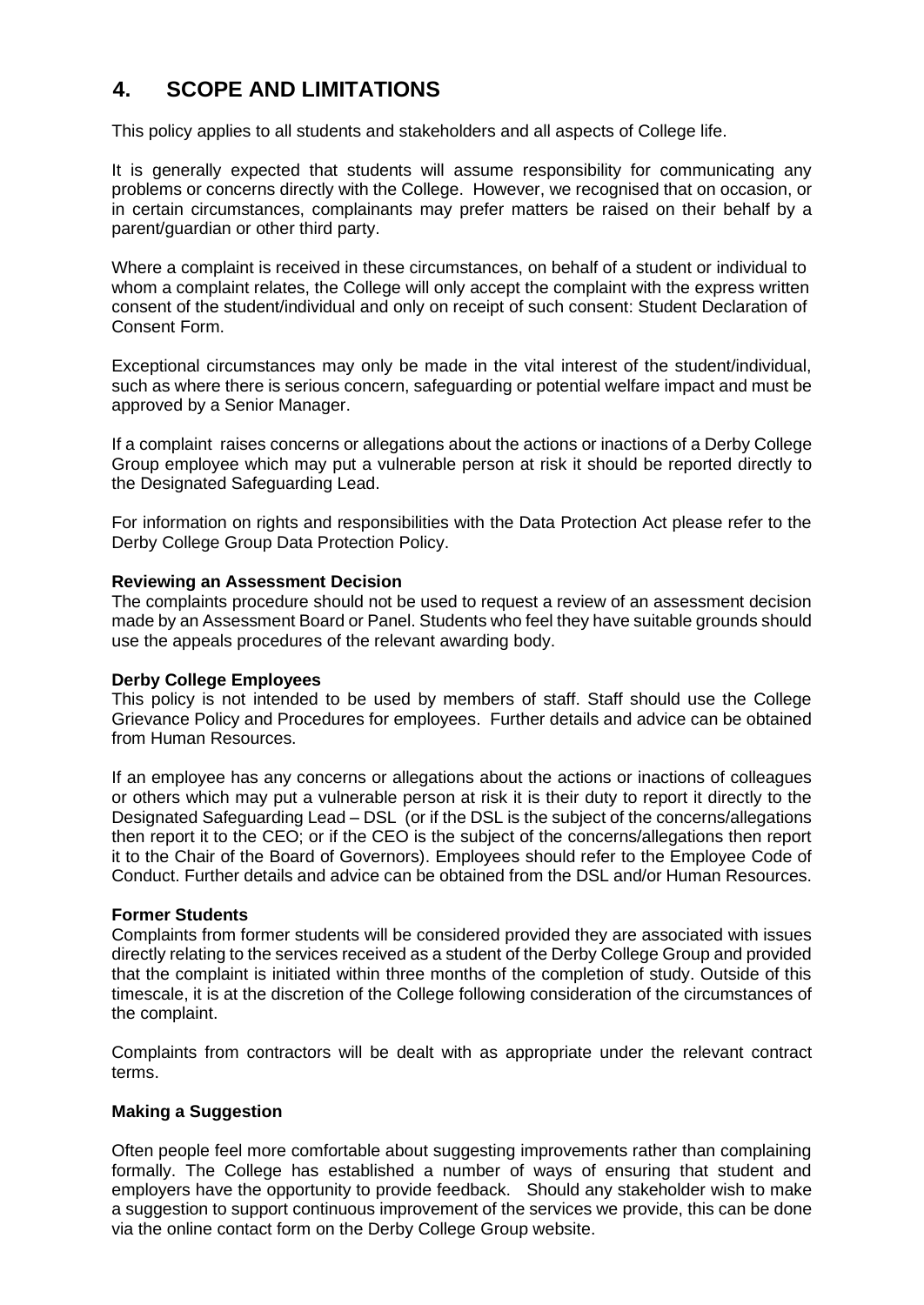## **5. RESPONSIBILITIES**

The Deputy CEO is the accountable executive responsible for overseeing the arrangements covered by this policy.

The Director of Teaching, Learning and Improvement is responsible for directing the development and implementation of the policy. The Improvement Team Administrator is responsible for recording of all formal complaints and oversight of the complaints management system*.*

#### **Responsibility of the Derby College Group**

- the College will acknowledge the formal complaint and aim to respond within three working days
- deal reasonably and sensitively with the complaint
- take action where appropriate
- welcome issues being brought to its attention to enable it to improve its services.

#### **Responsibility of the Complainant**

The complainant will be expected to:

- bring their complaint to the College's attention, as quickly as practicably possible
- explain the problem as clearly and as fully as possible, including any action taken todate
- allow the College reasonable time to deal with the matter
- recognise that some circumstances may be beyond the College's control.

No formal responses are necessarily required for compliments, unless permission is required for use for marketing purposes.

#### **Responsibility for Action**

The College Executive and Leadership team are responsible for designating the appropriate investigating managers/officers within their own areas of accountability.

All staff, Senior Managers, College Heads, and College Team Managers of the relevant academic area, College Support Teams and Business Development Managers are responsible for the delivery of the complaint procedures.

## **6. IMPLEMENTATION ARRANGEMENTS**

All new members of staff are made aware of the policy and procedures during the formal staff induction process.

The policy is published via the staff policy portal, is available to students via the student VLE and is accessible via the Derby College website. This policy can be provided in alternative formats on request.

Any updates or amendments to the policy and procedures are disseminated to the Leadership and Management team and communicated to team members. Training and development in the handling and management of complaints can be sought through the Derby College Learning and Development team.

## **7. MONITORING AND REVIEW**

The Compliments and Complaints Policy is subject to regular review. The policy and the implementation arrangements which underpin it will be formally reviewed on a three-year cycle with an annual appraisal of procedures and documentation. Review will take into account the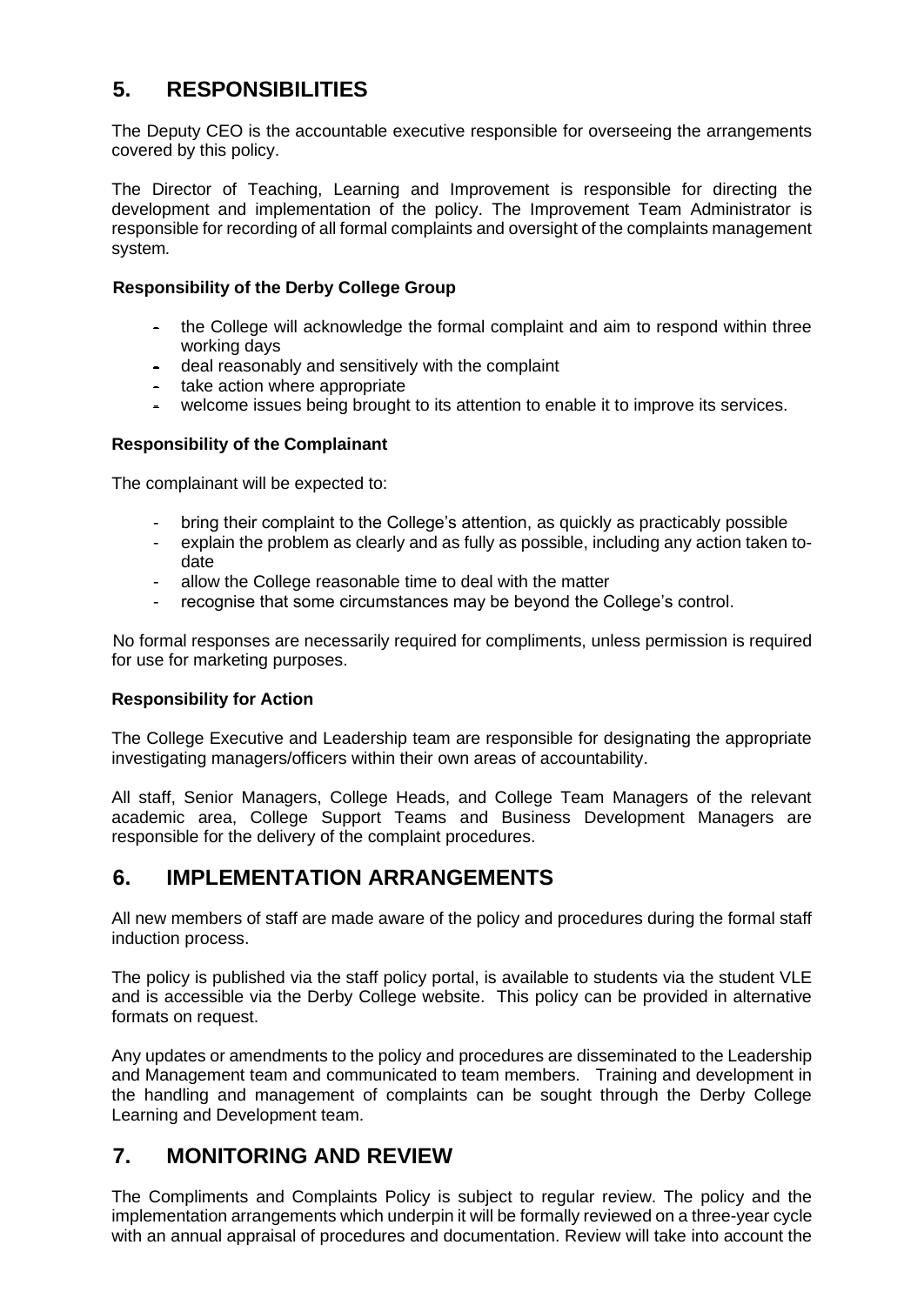views of students and stakeholders. The College reserves the right to make whatever changes it deems appropriate.

The Improvement Team Administrator will track the progress of all complaints and will submit a termly report to the Senior Management Team summarising the complaints and outcomes.

### **8. GUIDELINES**

Appendix 1: Overview Flowchart

#### **9. PROCEDURES**

#### **Compliments**

The College will offer a wide range of opportunities for submission of positive feedback and comments including during enrolment and open days, student and employer voice mechanisms, student representative meetings, tutorials / progress reviews, and via social media. Positive comments can also be left using the online Positive Feedback Form on the College website or a printed copy can be collected at any of the College's Reception areas or from Student Services.

#### **Complaints – General Procedures**

- 9.1 Complaints should be made as soon as possible after the events or actions (or lack of actions) which have prompted the complaint.
- 9.2 Complaints can be dealt with either informally via informal resolution (see stage one) or formally, where a complaint is usually received in writing and monitored through the College complaint management system (see stage two). For serious complaints immediately follow stage two.
- 9.4 The College would not normally consider complaints that are made more than one month after the incident or event. Exceptional circumstances may be considered outside of this timeframe on the authority of a Senior Manager.
- 9.5 A complainant may be invited for a meeting as part of any investigation relating to the complaint and may be accompanied by a parent/carer, employer or other representative.
- 9.6 The College will make reasonable adjustments, where necessary, to ensure that the complaints procedure is fair, equitable and accessible to all.

#### **Stage One: Informal Resolution**

It is recognised that concerns may be raised informally that can and should be dealt with immediately by the relevant staff member. The aim is for the staff member to work with the complainant on an informal basis to resolve concerns quickly and simply.

No formal responses are necessarily required for informal complaints. Where appropriate, staff should make recommendations for improvement within their own area when they have resolved an informal complaint. However, if concerns are not satisfactorily resolved in this way complainants may follow the College's formal procedures for handling complaints – as specified below.

#### **Stage Two: Formal Resolution**

Formal complaints should normally be submitted, in writing, using the online Complaint Form or an official Complaint Form, available for download from the College web site, printed copies can be collected at any of the College's Reception areas or via Student Services.

A letter or e-mail will also be accepted and complaints should be addressed to the Deputy CEO or their appointed representative.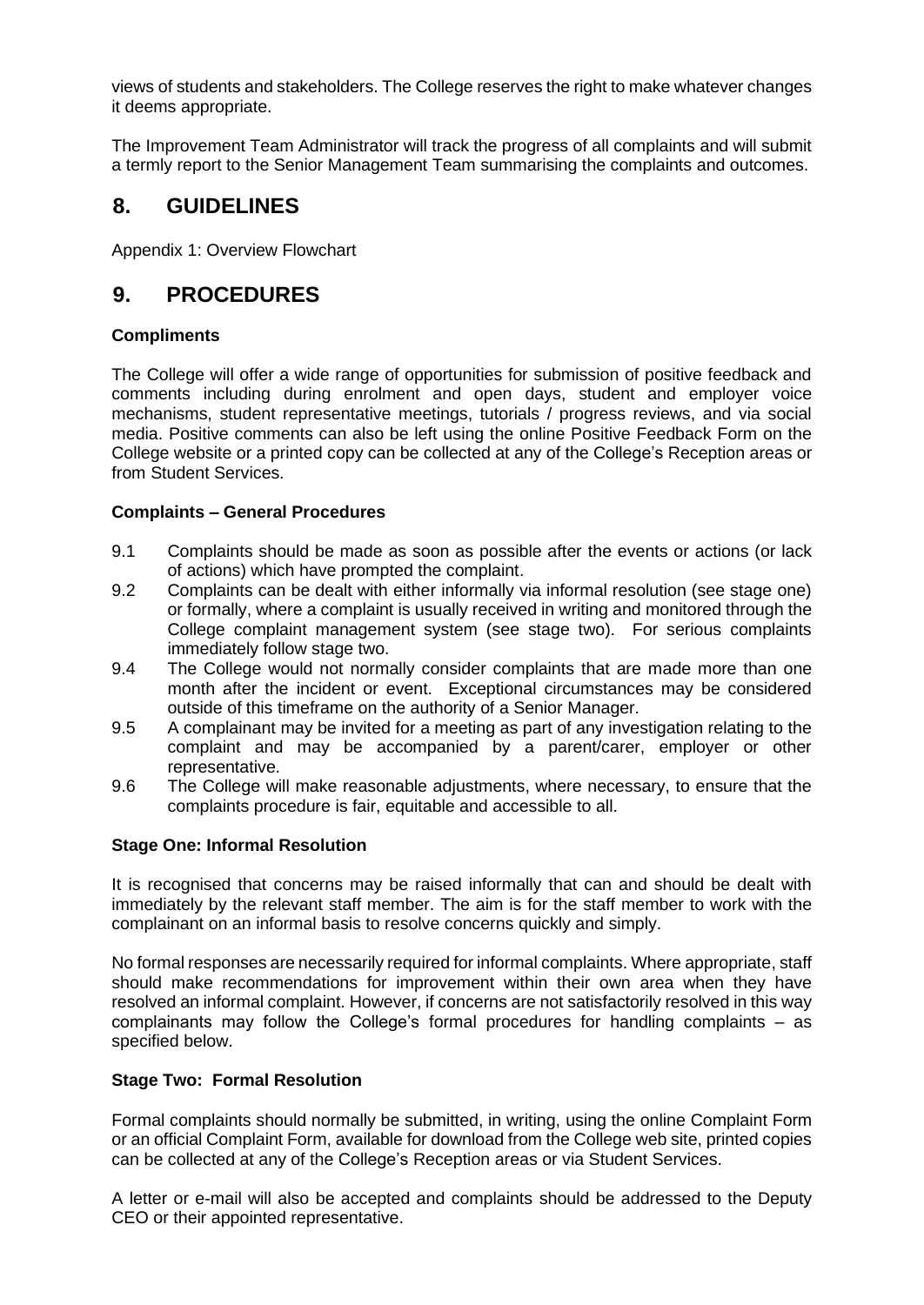Complaints will be acknowledged within three College working days following the date the complaint is received by the Deputy CEO Strategy and Corporate Services. The complaint will be recorded on the College complaints system.

The complaint will be directed to the most appropriate College Manager/Appointed Representative and an investigation will be carried out. A meeting may be arranged to discuss the outcomes of the investigation if deemed appropriate.

Following the completion of the investigation, a written response sent to the complainant usually within ten College working days of the date of acknowledgement, dependent on the complexity or extent of the complaint. The outcome will be recorded on the College complaints system.

If the complaint involves a College employee, the Investigator conducting the informal investigation into the complaint may recommend (in conjunction with HR advice and guidance) that the complaint be investigated under the College's Staff Disciplinary Policy and Procedure.

In this situation, the Investigator must refer the matter to the HR team who will arrange for a formal investigation to be undertaken in conjunction with the Staff Disciplinary Policy and Procedure. Only statements or information arising out of the formal disciplinary investigation will be considered for the purposes of that investigation and for the purposes of the disciplinary process. This requires that the formal investigation is conducted afresh and may, therefore, entail the same questions being asked of the same individuals involved in the initial informal investigation.

#### **Appeals**

If the complainant is still dissatisfied with the response received, they have the right to appeal and should write to the Deputy CEO within ten days, outlining the reasons for the appeal.

The Deputy CEO or their appointed representative, will then review the complaint, including any investigation to date. However, if the complaint is against the Deputy CEO the appeal should be sent to the Chief Executive Officer.

Further investigations may be carried out on the complainant's behalf, the appeal review will seek to resolve the issues involved, following which a written response will be issued within ten College working days of receipt of the appeal letter, wherever possible. This will be the final stage of the College's complaints procedure.

#### **External Appeals**

If a complainant remains dissatisfied with the findings the complainant has the right to direct their complaint to the appropriate external bodies. For Further Education students this is the Education and Skills Funding Agency (ESFA):

**Education and Skills Funding Agency (ESFA)**  Complaints Team Cheylesmore House Quinton Road **Coventry** CV1 2WT <https://www.gov.uk/government/organisations/education-and-skills-funding-agency>

For Higher Education students on programmes awarded by a partner university or by Pearson if you are still dissatisfied with the findings, you have the right to direct your complaint to the relevant awarding body and/or the Office of the Independent Adjudicator. Please see guidelines below.

**Office of the Independent Adjudicator** Second Floor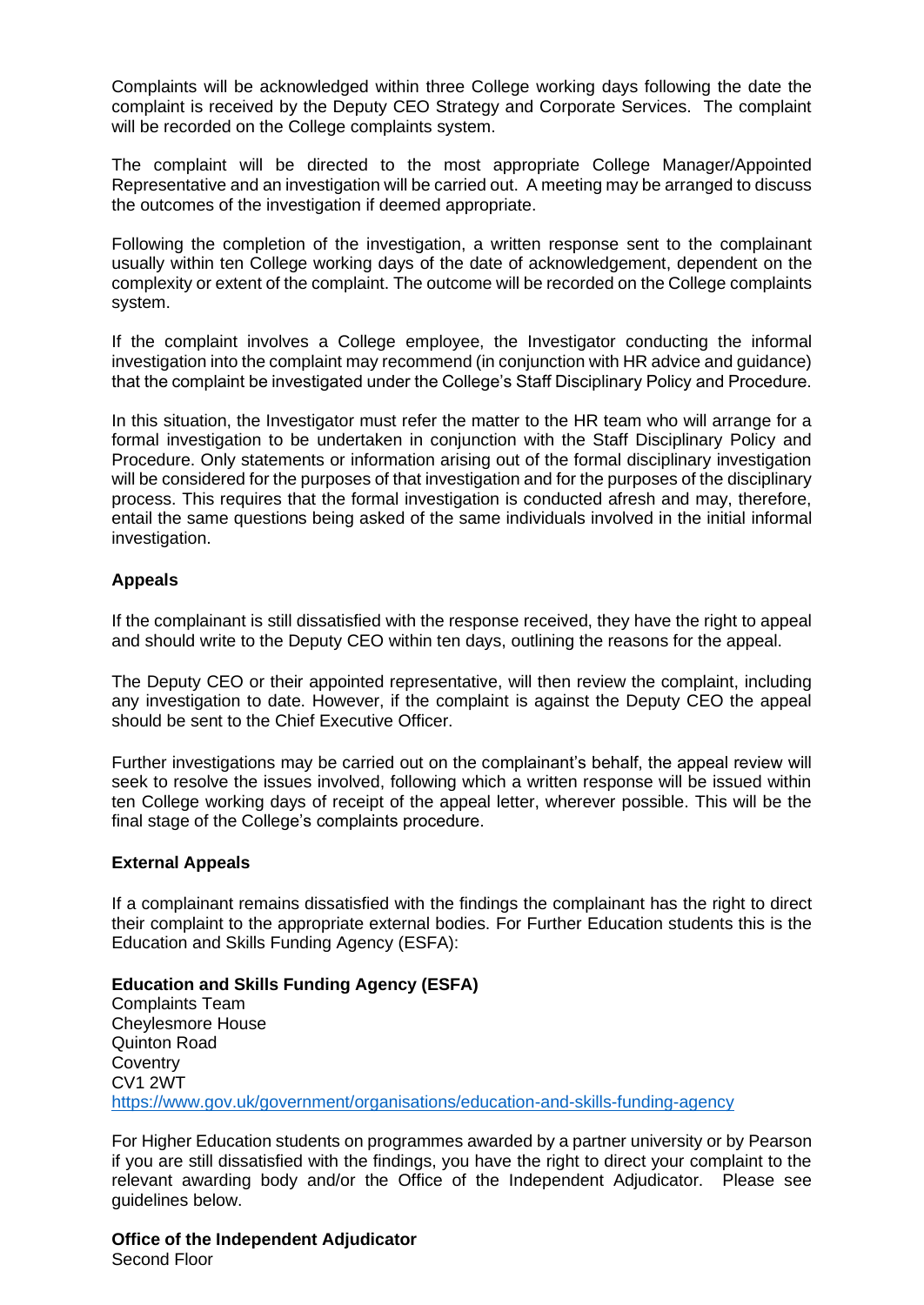Abbey Gate 57-75 Kings Road Reading RG1 3AB

Full details regarding how to take a case to the Office of the Independent Adjudicator can be found at<http://oiahe.org.uk/making-a-complaint-to-the-oia/guidance-for-students.aspx>

## **10. TEMPLATES/FORMS**

[Online Complaint Form](https://www.derby-college.ac.uk/complaints-have-your-say) and [Printable Complaint Form](https://www.derby-college.ac.uk/documents/complaints/Complaints-Form-printable.pdf) [Student Declaration of Consent Form](https://www.derby-college.ac.uk/documents/complaints/Complaints-Student-Declaration-of-Consent-Form.pdf) [Online Positive Feedback Form](https://www.derby-college.ac.uk/positive-feedback)

## **11. RELATED DOCUMENTS**

[Admissions Policy Guidance Notes for HE](http://staffportal1.derby-college.ac.uk/StrategicDocuments/Strategic%20Linked%20Documents/Admissions%20Policy%20Guidance%20Notes%20for%20HE%20and%20International%20Learners.pdf)  [Complaint Process](https://www.derby-college.ac.uk/documents/complaints/Complaints-Process.pdf) (Have your say – how to make a complaint guidance)